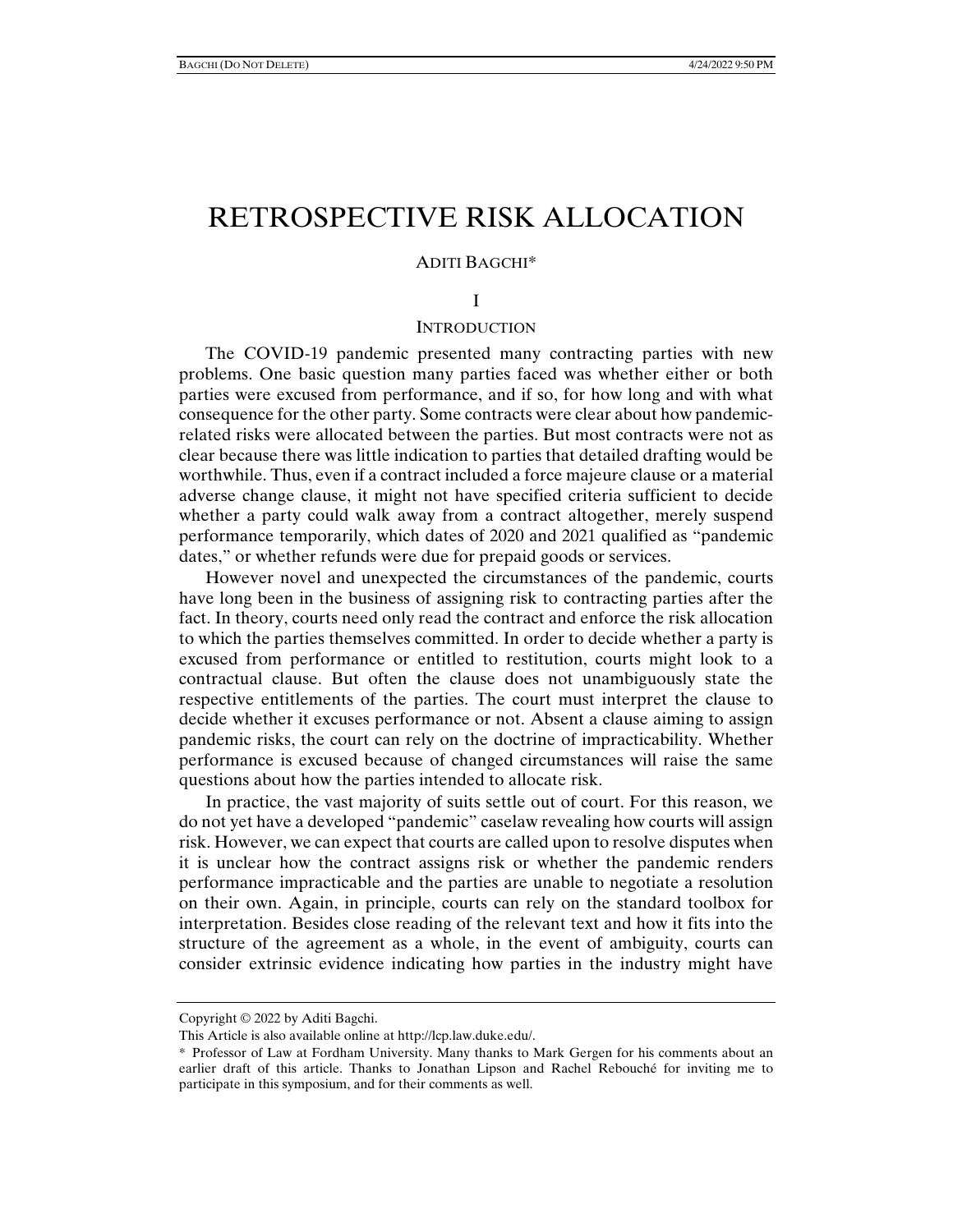expected risk to be allocated, or how the parties at hand envisioned the contingency would be handled. Alas, even this expanded set of tools does not always clearly answer how parties expected risk to be allocated or to what they agreed with respect to risk allocation.

Without decipherable direction from the parties, courts enter the realm of reconstructing the bargain on hypothetical terms. Without direct evidence of the parties' intentions, courts ask what the parties would have done. This question is itself ambiguous. The question could turn on a reconstruction of the bargain struck by these particular parties or by similarly situated parties. And the question might turn on what cognitively limited, i.e., actual parties might have done, or it might speculate about the choices of rational people under conditions of uncertainty.1

Many scholars and courts would ask what the most reasonable allocation would have been, on the assumption that this is equivalent to asking what similarly situated parties would have rationally chosen to do. That inquiry turns on several factors, including which party is in a better position to prevent losses, bear losses, and assess or insure against potential losses ex ante. Parties may submit evidence to assist the court in arriving at a "reasonable" risk allocation, but there is no determinate method at this stage either.

Courts—not to mention litigants and prospective litigants—could use more clarity on how to best assign risk to parties after the fact when the contract does not speak unambiguously. In this article, I do not attempt to resolve all the present uncertainties, but I ask two questions that the recent pandemic makes especially salient. First, *should courts consider some facts unavailable to parties at the time of contract but which plausibly would have altered their contract design*? I will argue that they should take new information into account. I focus on a particular use that new information might serve—realizing a principle of risksharing implicit in contracts with respect to unassigned risks. The pandemic and the problems it created for contracting parties helps to show how courts are situated to vindicate risk-sharing in ways that are implied but cannot be fully detailed by parties at the time of contract with respect to poorly conceived contingencies. Risk-sharing should be operationalized differently in hindsight than at the drafting stage because many, if not most, parties would want courts to use information that has come to light in the course of performance.

The power of hindsight poses a second question for courts. *Should courts consider public policy pursued by regulators during or after an unforeseen contingency like the pandemic*? I will argue that they should do so only sparingly. Paradoxically, courts should be less attentive to public policy enacted after a

 <sup>1.</sup> *See* David Charny, *Hypothetical Bargains: The Normative Structure of Contract Interpretation*, 89 MICH. L. REV. 1815, 1821 (1991) ("[T]here are four approaches to hypothetical bargains along these dimensions: I: choose the best rule for this transaction type (general and idealizing); II: choose the rule that *these particular parties* most likely would have negotiated to (particular and nonidealizing); III: choose the rule that parties in this situation would have chosen if they were rational and perfectly informed (particular and idealizing); IV: choose the rule that parties to this transaction type would most likely choose in the general run of situations (general and nonidealizing).").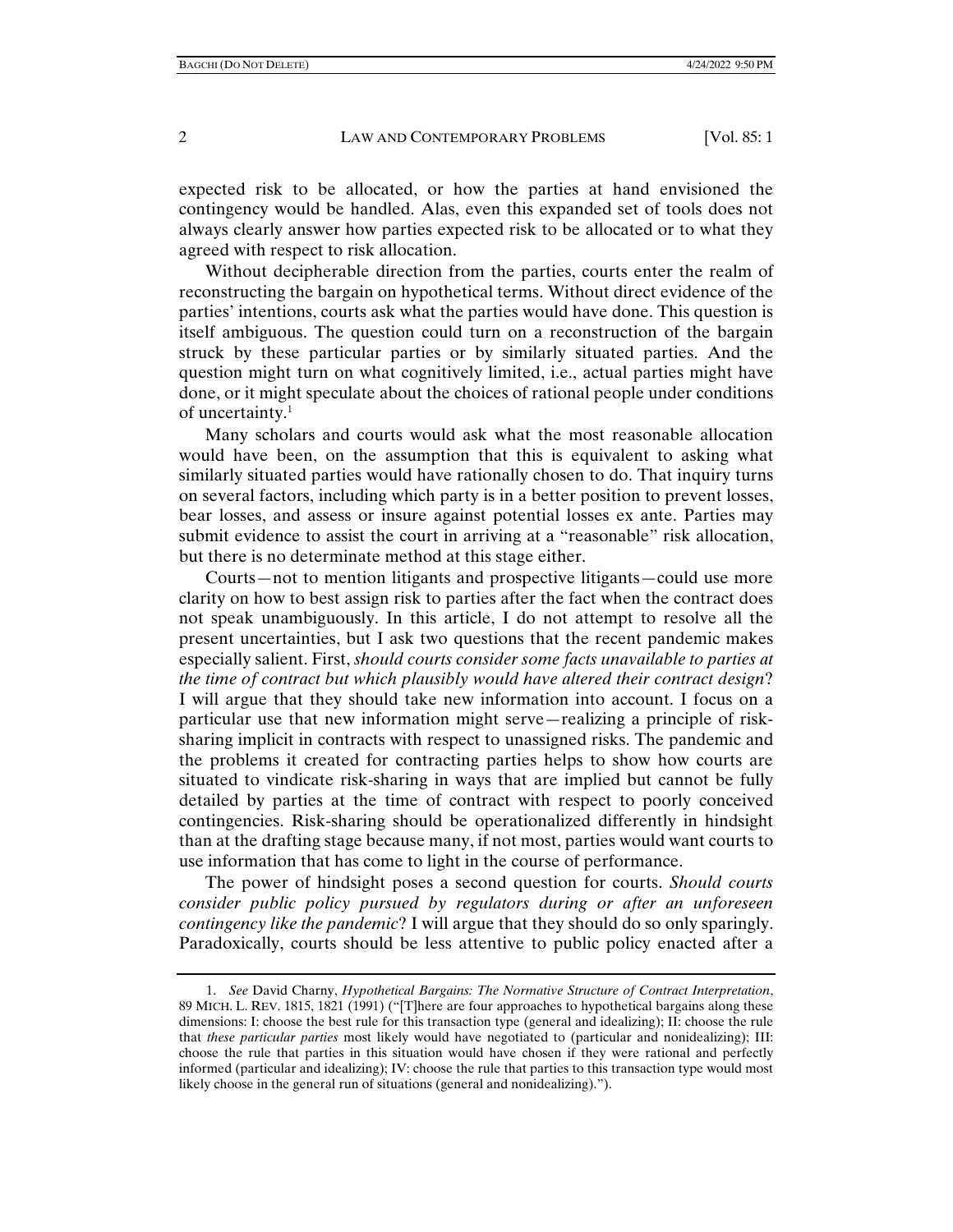contingency has arisen that does not squarely address how an agreement should be enforced. While courts obviously should enforce any new statutes or regulations that impose boundaries on contracts, in the context of interpretation, courts should be more attentive to public policy *predating* the crisis. It is more appropriate for courts to flexibly decipher regulatory norms drafted without specific knowledge of the relevant contingency because regulators could not have enacted rules more clearly on point.

The article will proceed as follows. Part II will describe the current state of doctrine and scholarly understanding as to how courts allocate risk between parties, especially when a written agreement does not address the matter clearly. Part III will address the first question posed above and argue that courts should give parties the benefit of hindsight rather than retrench their ignorance of future contingencies. I turn to the second question above in Part IV, arguing that courts should be more flexible in their application of pre-pandemic regulatory constraints than in their application of post-pandemic public policy.

#### II

### ASSIGNING CONTRACTUAL RISK

Courts assign risk in at least two ways. First, courts interpret ambiguous terms that do not clearly assign risk on their face. Second, when there is no clause purporting to assign risk, courts apply background doctrines that can excuse a party from performance. Several doctrines might serve that function. I will focus on impracticability, which excuses a party when its performance is not feasible.<sup>2</sup> Impossibility is functionally identical except that it purports to hold the party seeking relief to the higher bar of actual impossibility. Frustration of purpose excuses a party who can no longer attain the benefit that motivated the contract for her.3 Mistake can also excuse a party if a "basic assumption" turns out to be false and renders the contract unduly burdensome.<sup>4</sup> Risk allocation in the context of contract interpretation and excuse turn out not to be so different in many cases.

Interpretation of contract language, on the one hand, and application of background doctrines like impracticability, on the other, *can* follow quite distinct analytic paths if parties have drafted language that can meaningfully steer the

 <sup>2.</sup> *See, e.g.*, RESTATEMENT (SECOND) OF CONTRACTS § 261 (AM. L. INST. 1981) [hereinafter RESTATEMENT] ("Where, after a contract is made, a party's performance is made impracticable without his fault by the occurrence of an event the non-occurrence of which was a basic assumption on which the contract was made, his duty to render that performance is discharged, unless the language or the circumstances indicate the contrary.").

 <sup>3.</sup> *See, e.g.*, *id.* § 265 ("Where, after a contract is made, a party's principal purpose is substantially frustrated without his fault by the occurrence of an event the non-occurrence of which was a basic assumption on which the contract was made, his remaining duties to render performance are discharged, unless the language or the circumstances indicate the contrary.").

 <sup>4.</sup> *See, e.g.*, *id.* § 152 ("(1) Where a mistake of both parties at the time a contract was made as to a basic assumption on which the contract was made has a material effect on the agreed exchange of performances, the contract is voidable by the adversely affected party unless he bears the risk of the mistake under the rule stated in § 154.").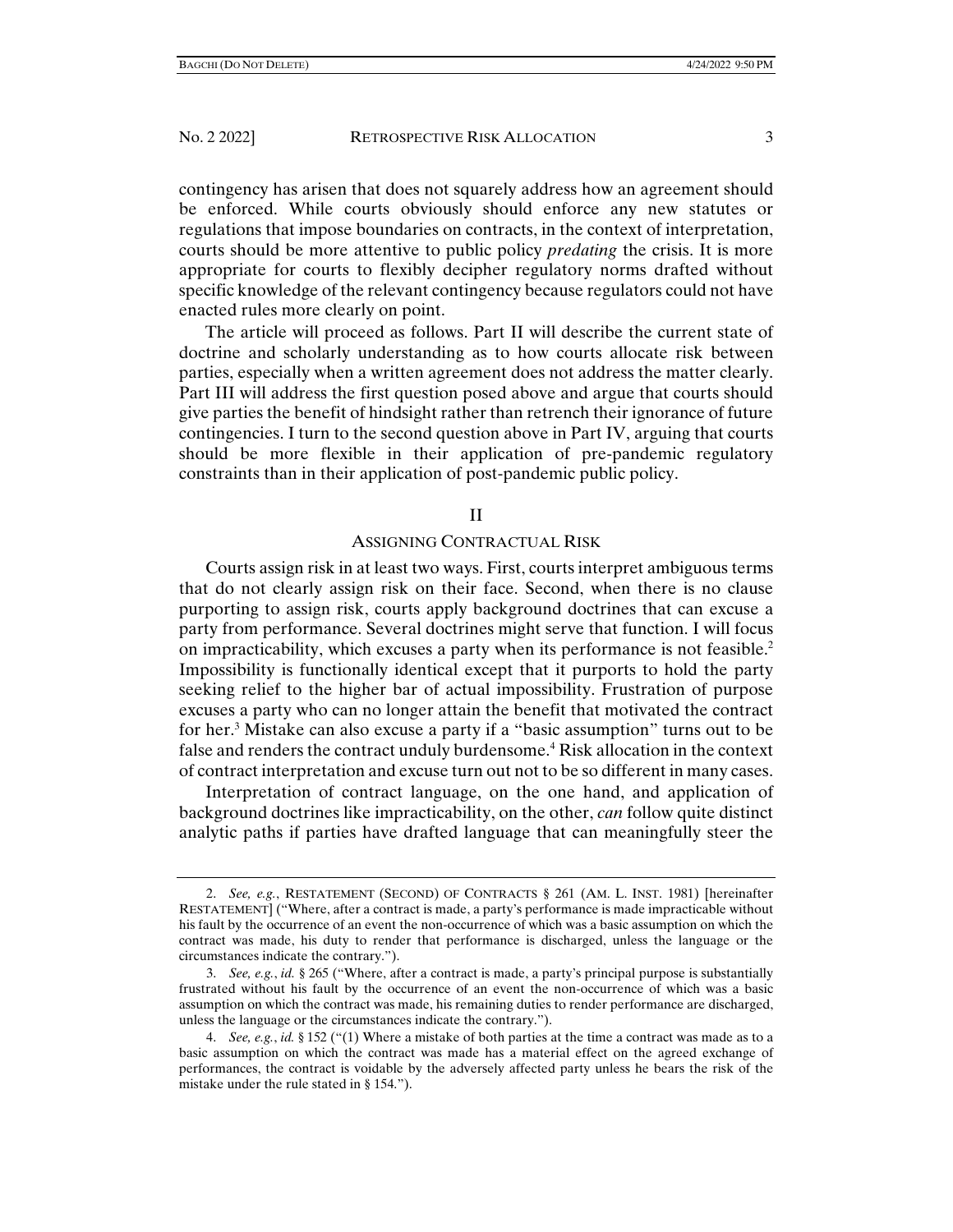court. That is, contract language expressly listing the contingency at issue as one excusing a party from performance could give the court useful direction. When parties have clearly indicated that one set of contingencies has been assigned to the buyer and another set to the seller, courts rarely have grounds to resist the bargain freely made. But parties often do not attempt to assign risks in this way. Even when there is some attempt to direct certain categories of risk in one direction or another, textual risk allocations are frequently—and foreseeably ambiguous as to exactly what should happen in the event things go wrong.

This is because even force majeure clauses and material adverse change clauses leave considerable room for uncertainty. The pandemic might well qualify as an "Act of God" under many force majeure clauses.<sup>5</sup> But it is not always clear at which point a party qualified. The pandemic raged across the globe, and even within the United States, differently. Parties could be located in regions with limited direct public health crises but still suffer from effects of the pandemic on upstream suppliers. It is not obvious that a supply disruption that involves a pandemic somewhere on earth qualifies under a force majeure clause any more than a hurricane that affects a supplier, but not a contracting party directly, excuses the contracting party. Moreover, the time parameters of the pandemic are unclear. For some readers, the pandemic is ongoing. For others, it ended with the lifting of a local mask mandate. There is no clear duration certainly not one specified by any reference to a pandemic in an agreement. A force majeure clause might also be ambiguous because it does not make clear whether its effect is to suspend a performance obligation or entitle a party to walk away from an agreement completely. No doubt, there are other potential ambiguities not contemplated here.

Going forward, it is conceivable that parties will include language addressing more specifically what each party's rights and obligations will be in a variety of scenarios involving a public health crisis. But after September 11, 2001, parties did not begin consistently to detail their obligations under a variety of scenarios involving terrorism. While parties might be more likely to list terrorism as a qualifying event under a force majeure clause—or to carve it out of a material adverse effect clause—contract language rarely attempts to give complete direction to courts. If there is one lesson to derive from events like September 11 or the recent pandemic, it is that we cannot contemplate all the ways in which a general contingency like "terrorism" or "pandemic" will affect us, and it is not worth trying.<sup>6</sup> The transactional costs of detailed drafting will not pay off; they may even backfire if they preempt judicial reasoning about risk allocation with

 <sup>5.</sup> Andrew A. Schwartz, *Contracts and COVID-19*, 73 STAN. L. REV. ONLINE 48, 58 (2020) (predicting that the "pandemic will likely qualify as Act of God" under force majeure clauses), https://www.stanfordlawreview.org/online/contracts-and-covid-19/ [https://perma.cc/FXP9-GF9E].

 <sup>6.</sup> *See* Charles J. Goetz & Robert E. Scott, *Principles of Relational Contracts*, 67 VA. L. REV. 1089, 1092 (1981) ("In conventional contracts, the parties generally are able to reduce performance standards to rather specific obligations. By contrast, relational contracts create unique, interdependent relationships, wherein unknown contingencies or the intricacy of the required responses may prevent the specification of precise performance standards.").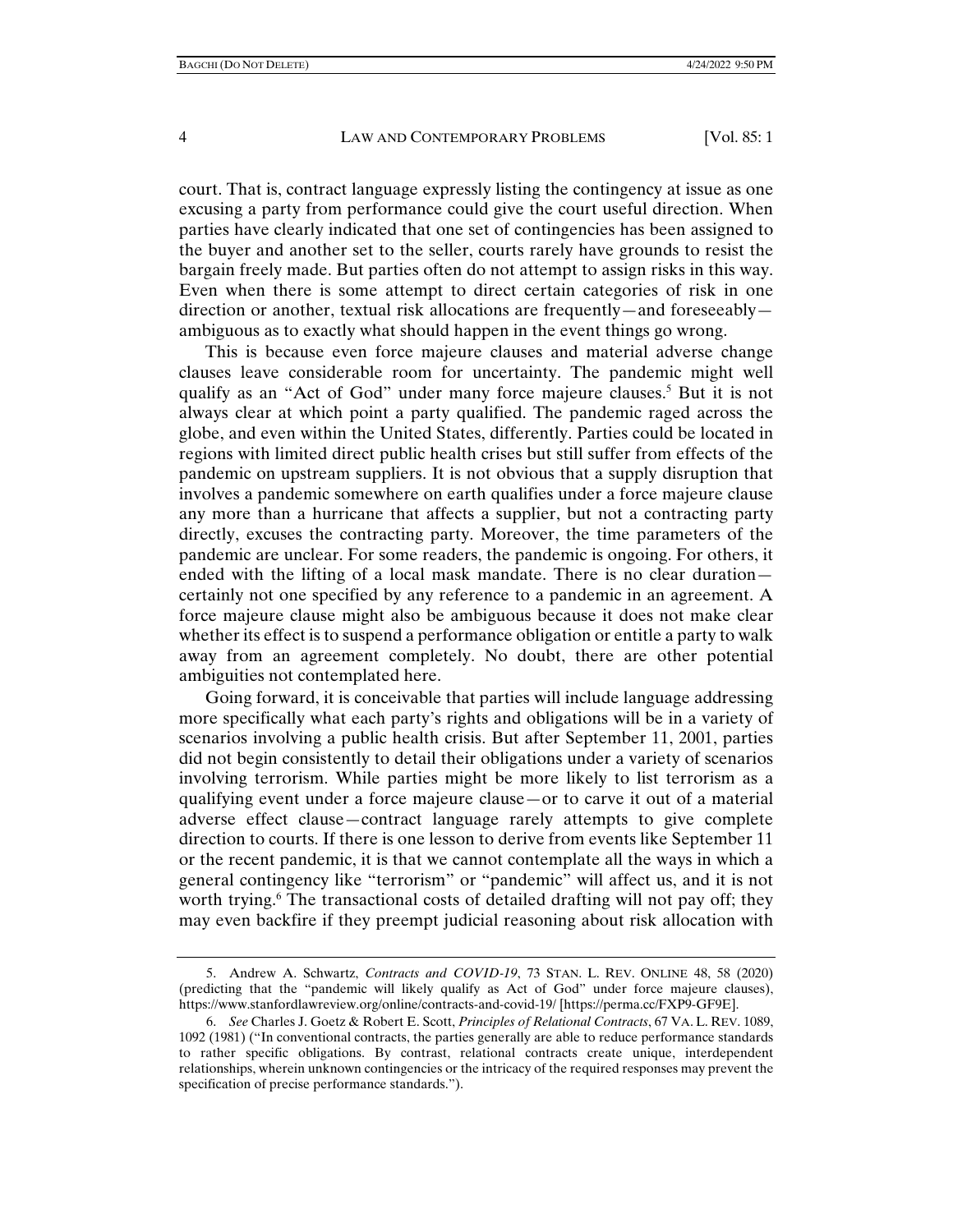directions from the parties that do not apply as the parties intended.

Parties behaved reasonably when they did not draft contracts pre-COVID-19 that anticipated the potential losses associated with COVID-19. It will be reasonable if they fail to do so in the future. No doubt some parties will undertake to be very precise about which losses each party will bear in a variety of scenarios. In other cases, it will be up to courts to interpret ambiguous clauses and assign the risks associated with a given contingency among the parties. But if the parties have not directed the court as to how risks should be allocated, and there is no evidence clarifying their background assumptions, how will courts proceed?7 The standard account by now is that the court should attempt to reconstruct the bargain made by the parties, filling in gaps left by the parties. Some scholars suggest that courts do and should assume, in this reconstruction exercise, that parties allocated the risk to the superior risk bearer.<sup>8</sup> The recommended exercise asks how parties would have assigned a risk if they had foreseen the particular risk that materialized. It does not ask how parties would have allocated that particular risk if they had anticipated the infinite *range* of risks their actual agreement failed to address. Because the way parties handle one kind of risk might turn on how they handle others, these two exercises could not be expected consistently to deliver the same result. I return to this point in Part III.

Identifying the superior risk bearer lies at the heart of impracticability analyses as well.<sup>9</sup> Initially, impossibility or impracticability appears to turn on foreseeability.10 But the foreseeability analysis does not get one far. Most

 10. *See* Waldinger Corp. v. CRS Grp. Eng'rs, Inc., Clark Dietz Div*.*, 775 F.2d 781, 786 (7th Cir. 1985) ("The applicability of the defense of commercial impracticability, then, turns largely on foreseeability.");

 <sup>7.</sup> *See, e.g.*, Leon E. Trakman, *Winner Take Some: Loss Sharing and Commercial Impracticability*, 69 MINN. L. REV. 471, 478 (1985) (arguing against the assignment of loss to one party based on "fictions in the 'construction' of contractual intention" since courts "cannot determine realistically what the 'basic assumptions' of the parties were at the time of contracting.").

 <sup>8.</sup> *See, e.g.*, Jody P. Kraus & Robert E. Scott, *The Case Against Equity in American Contract Law*, 93 S. CAL. L. REV. 1323, 1341 (2020) ("Based on the parties' presumed intent to maximize the expected value of their contracts, courts assigned to the promisor, by default, the risks associated with any performance under the contract, because courts implicitly presumed that the promisor was better able to reduce the expected losses caused by unanticipated contingencies."); Jim Rossi, *The Common Law "Duty to Serve" and Protection of Consumers in an Age of Competitive Retail Public Utility Restructuring*, 51 VAND. L. REV. 1233, 1271 (1998) (describing the use of superior risk-bearer analysis in the context of enforcing utility agreements).

 <sup>9.</sup> *See* Christopher J. Bruce, *An Economic Analysis of the Impossibility Doctrine*, 11 J. LEGAL STUD. 311, 312 (1982) ("[L]iability should be placed on that party which could have obtained insurance against the costs of nonperformance at the lesser cost."). *But see* Daniel T. Ostas, *Postmodern Economic Analysis of Law: Extending the Pragmatic Visions of Richard A. Posner*, 36 AM. BUS. L.J. 193, 234–35 (1998) (outlining the practical difficulties of determining which party can bear risk more efficiently); Sheldon W. Halpern, *Application of the Doctrine of Commercial Impracticability: Searching for the "Wisdom of Solomon"*, 135 U. PA.L. REV. 1123, 1160–61 (1987) ("One must question whether the parties themselves, let alone the courts, are equipped to make an analysis of the efficiency-relevant circumstances as they existed at the inception of the transaction. Such an analysis would seem to amount to little more than conjecture when used to determine how the parties would have handled the risk of the disruptive event had they been aware of it."); Shirley R. Brener, *Outgrowing Impossibility: Examining the Impossibility Doctrine in the Wake of Hurricane Katrina*, 56 EMORY L.J. 461, 473–74, 493–94 (2006) (noting that, in reality, it may be unclear which party can efficiently bear risk, if any).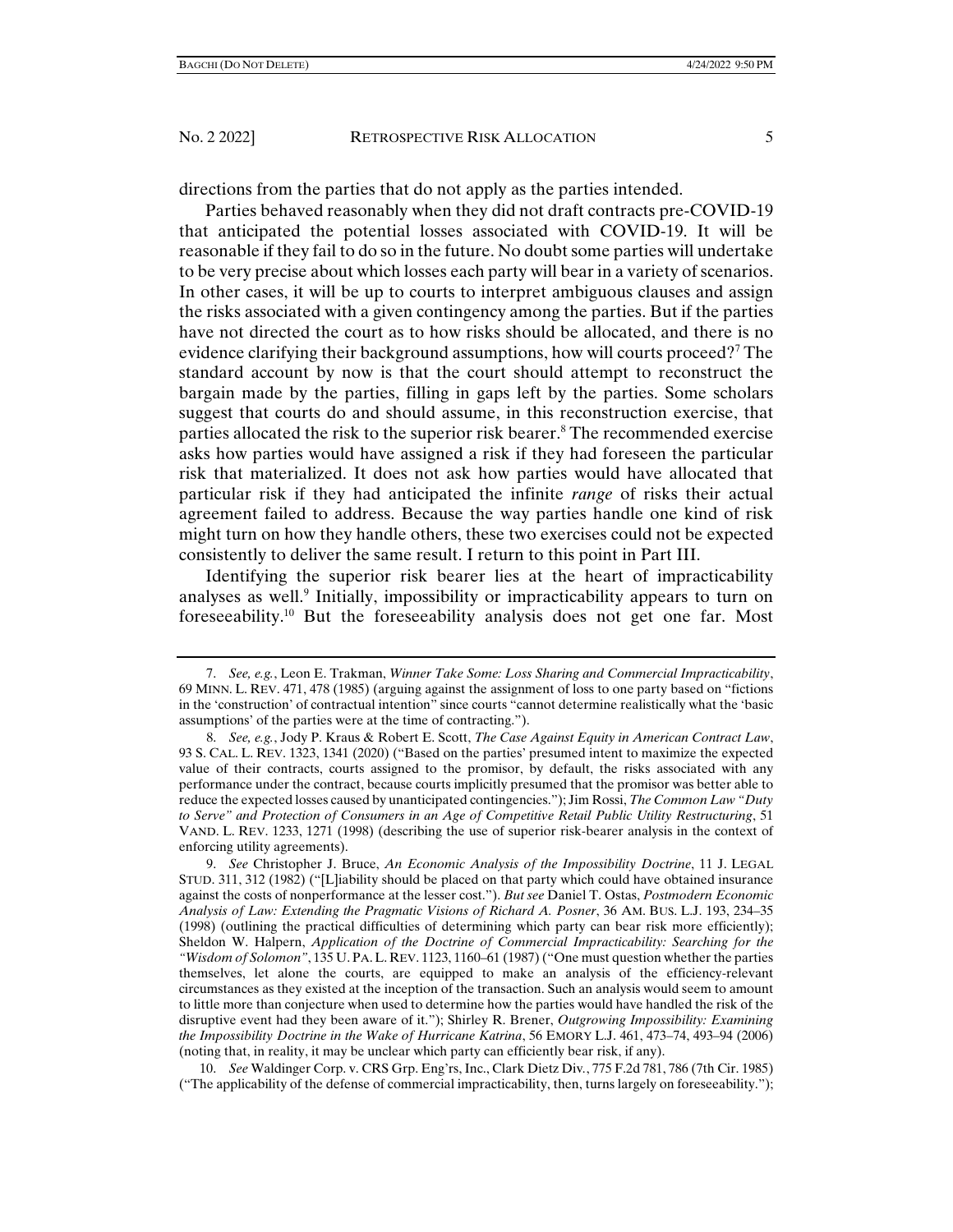contingencies can be cast in a way that is foreseeable in some sense. Certainly, most of the contingencies that are commonly the basis for impracticability, such as fire or natural disasters, are foreseeable in that parties know they can happen.<sup>11</sup> A pandemic is similarly foreseeable at this level of generality. But while the parties may be able to foresee the contingency itself, they cannot foresee the myriad ways in which it might disrupt the performance or value of the contract for each party.

Since thinking in terms of foreseeability does not help us to identify the situations when a party should be excused, legal economists in particular have recommended the same solution that courts are invited to apply in the context of interpretation, when guidance from parties has run out. Richard Posner and Andrew Rosenfield argued that the superior risk bearer should be assigned risk by default in the context of impracticability as well. The superior risk bearer is the party that can efficiently prevent or mitigate harm, or at least insure against it. She can better insure either because she can appraise risk or because she faces lower transaction costs, including an ability to diversify and thereby pool risk.<sup>12</sup> In principle, the doctrine only operates when there is no evidence of party intent, so it does not excuse parties when there is reason to think that the parties intended to be held to performance. Of course, the license to speculate about risk allocation can be abused and some scholars are skeptical that courts are so parsimonious in practice.<sup>13</sup> In theory, though, courts rely on their judgment about optimal risk allocation only when the parties are silent. Again, courts at this point attempt to identify the superior risk bearer on the assumption that the parties would have allocated the risk to that party if they had known it was worth assigning the risk and its attendant  $losses<sup>14</sup>$ . The doctrine does not produce consistent results because, in reality, it is not easy to know who the superior risk

 12. *See* Richard A. Posner & Andrew M. Rosenfield, *Impossibility and Related Doctrines in Contract Law: An Economic Analysis*, 6 J. LEGAL STUD. 83, 91–92 (1977).

Bank of Am., N.A. v. Shelbourne Dev. Grp., Inc., 732 F. Supp. 2d 809, 827 (N.D. Ill. 2010) ("The viability of this affirmative defense depends on whether the economic downturn was foreseeable."); E. Capitol View Cmty. Dev. Corp., Inc. v. Robinson, 941 A.2d 1036, 1039 n.5 (D.C. 2008) ("(2) the circumstances which made performance impossible were not reasonably foreseeable at the time the contract was made."); Kel Kim Corp. v. Cent. Mkts., Inc., 519 N.E.2d 295, 296 (N.Y. 1987) (citing 407 E. 61st Garage, Inc. v. Savoy Fifth Ave. Corp., 244 N.E.2d 37, 42 (N.Y. 1968); Ogdensburg Urb. Renewal Agency v. Moroney, 345 N.Y.S.2d 169, 171 (N.Y. App. Div. 1973) ("[T]he impossibility must be produced by an unanticipated event that could not have been foreseen or guarded against in the contract.").

 <sup>11.</sup> *See* John D. Wladis, *Impracticability as Risk Allocation: Changed Circumstances upon Contract Obligations for the Sale of Goods*, 22 GA. L. REV. 503, 576 (1988) (describing the "limited view of contractual risk assumption intended to be adopted by section 2-615" as encompassing only contingencies that are "virtually certain to occur").

 <sup>13.</sup> *See* Kraus & Scott, *supra* note 8, at 1328 ("[E]x post doctrines rest on the premise that enforcing agreements according to the parties' intent at formation can be individually unjust, even if the parties agreed to them under free and fair conditions."); Thomas R. Hurst, *Freedom of Contract in an Unstable Economy: Judicial Reallocation of Contractual Risks Under UCC. 2-615*, 54 N.C. L. REV. 545, 549 (1976) (arguing that the impossibility of performance provisions of the U.C.C. give courts too much discretion in deciding whether to 'excuse' performance).

 <sup>14.</sup> *See* RESTATEMENT, *supra* note 2, § 154 ("A party bears the risk of mistake when . . . (c) the risk is allocated to him by the court on the ground that it is reasonable in the circumstances to do so.").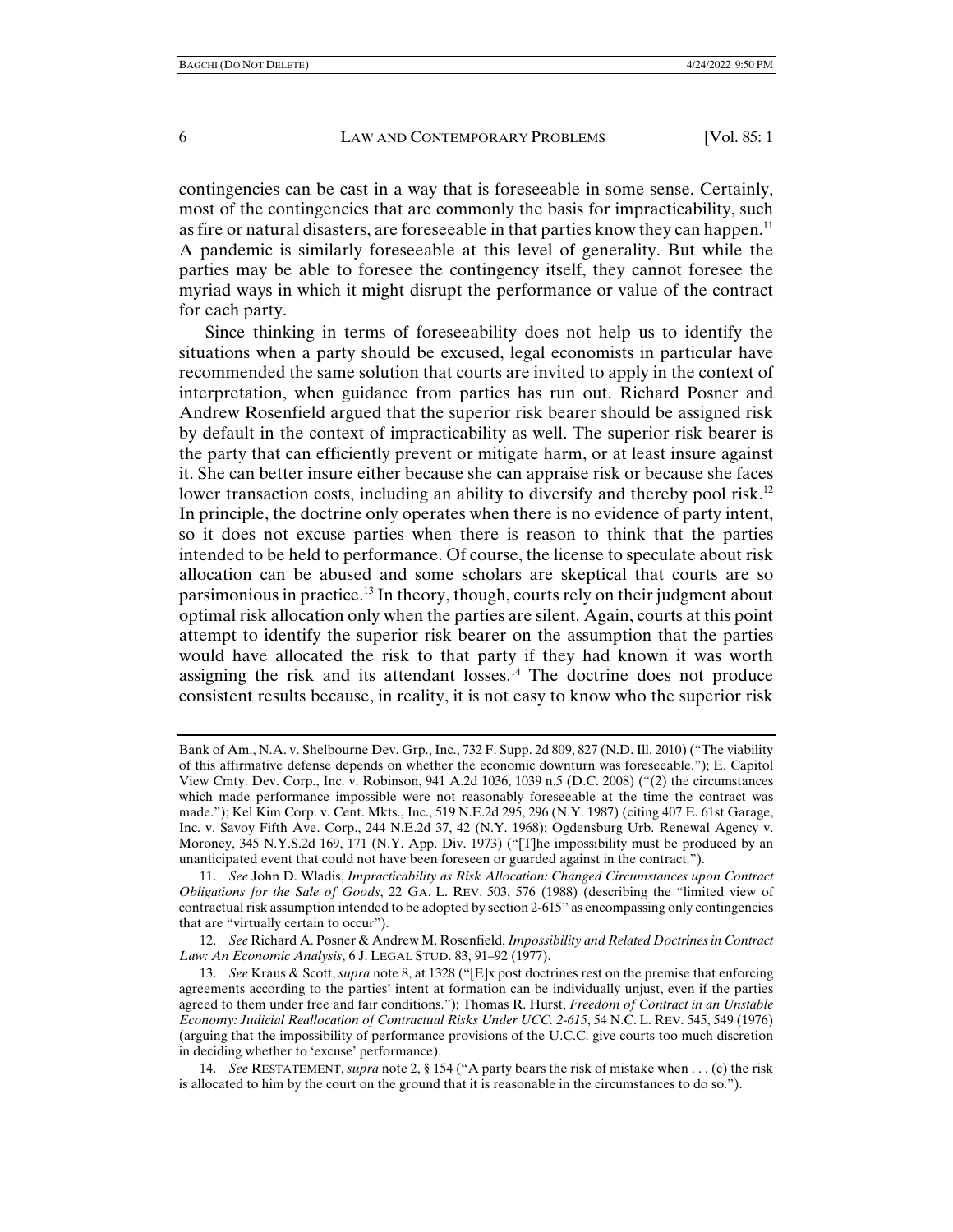bearer is even in hindsight.<sup>15</sup> The exercise is even more speculative at the moment of contract formation.

# III

### RISK ALLOCATION IN HINDSIGHT

Speculating subsequent to disaster about how parties should have assigned risk before disaster ensued is a backward-looking exercise, and it carries the risks typical of one. We generally consider it a risk of retrospective judgments that they incorporate information people did not have when they made the relevant choices. Even when a plane crashes, we know that getting on the plane was not really a bad choice, as long as there was no advance indication that it would crash. If a person crosses the street at an intersection relying on a walk signal alone, we might fault her more than we should because we now know a car came barreling around the turn without respecting her right of way.

Should we similarly worry about courts taking into account information about contingencies a contract did not fully address, including whether those contingencies actually materialized? At first blush, this appears analogous. Courts should not be judging parties' drafting based on information unavailable to the parties. In fact, many contracts would be bizarre and incoherent if all subsequent facts had been known at the time of drafting. Many contracts are intended precisely to allocate the risk of future events; if there was no uncertainty about those events, there would be no reason to enter the agreement.

I will argue, however, that we should be careful not to conflate hindsight bias and *hindsight learning*. While contracts are usually driven by parties' interest in managing certain uncertainties, they are not intended to manage all uncertainties; reading them with some knowledge that the parties themselves did not have does not always make them incoherent. On the contrary, reading contracts with hindsight can make them more sensible.

# A. Reconstructing The Bargain, Not The Term

Courts are not in the business of judging parties' drafting practices. When those practices provide insufficient direction about what the parties owe each other, the court effectively supplements their drafting by supplying a default. The relevant question is thus whether parties would want the court to take into account information they did not have in assigning risk between parties. Is this a case of potential hindsight bias, or a case of potentially granting the parties a

 <sup>15.</sup> *See* Mark P. Gergen, *A Defense of Judicial Reconstruction of Contracts*, 71 IND.L.J. 45, 53 (1995) ("[R]espectable authority exists for the conflicting positions that excuse is automatic or, contrastingly, rare if" neither the parties nor the law allocated an unforeseeable risk.); *see also id.* at 54 ("The usual economic argument for the impracticability doctrine, which is to allocate the risk of a loss to the best loss avoider or best insurer, is unpersuasive because excuse is too uncertain in such cases for the doctrine to positively influence the parties' behavior in taking precautions against risk."). While at least part of the problem is that courts do not consistently and expressly attempt to identify the superior risk bearer, the analysis for identifying the superior risk bearer does not direct to a clear answer in many cases.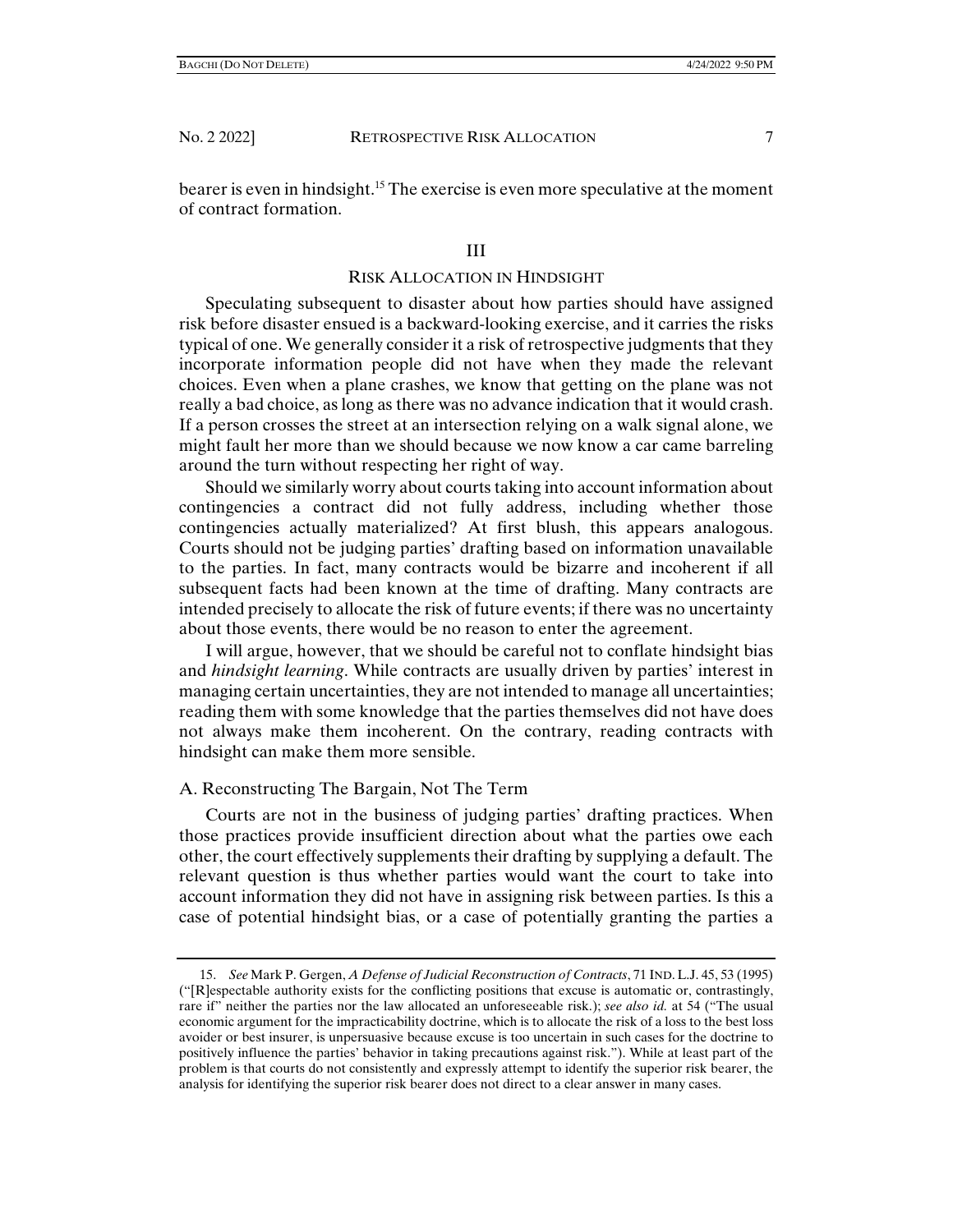second-best version of their inevitable wish that they had known more and earlier?

It will depend on the type of information at issue. But there is at least some information a court can use to achieve the risk distribution the parties contemplated in ways that the parties could not have done at formation. When parties are silent about the assignment of a risk, courts cannot infer that parties would have wanted to assign the risk to one party at all.<sup>16</sup> On the contrary, if risk is truly unassigned, it is left in common. This is less surprising when we consider that, while the court concerns itself with the *one* materialized risk, unassigned risks actually comprise a substantial pool of risks. Some of those risks will fall in the first instance on one party's head, while others will fall into the lap of the other party. Leaving an unspecified and probably only dimly conceived set of risks unassigned effectively shares exposure. One could read the equitable distribution of risk as fleeting. Perhaps parties wished for an equitable distribution of risk just as parties to a coin toss only wish the coin toss to be conducted fairly but fully anticipate the winner will take all. But people do not ordinarily use coin tosses to manage consequential affairs. The more plausible default reading should be that parties want to evenly divide dimly perceived risk.17 Once risk has materialized, attempting to carve the mud cake equitably between the parties actualizes the sharing norm better than allowing it to sit with one party. Assigning an unassigned risk to one party unjustifiably converts one drop in a common risk pool into a calamity for one party and a potential windfall for the other.

Certainly, this is not true of all risks. Some risks are not only better borne by one party, but the parties *know it*. If the parties know that risk is most cheaply borne by one party and assign it to her, the court need not resist. Indeed, if the court is confident that the parties should have known that a risk was best borne by one party, the risk should be assigned to her. More generally, risk-sharing is proffered here only as a default that applies absent a reliable basis for assigning a particular risk to one party or the other. But it is not enough for a court to conclude that one party is probably the superior risk-bearer. In many, if not most

 <sup>16.</sup> *See* Subha Narasimhan, *Of Expectations, Incomplete Contracting, and the Bargain Principle*, 74 CALIF. L. REV. 1123, 1124–25 (1986) ("Enforcing unallocated obligations is a redistributional act by the courts, which may be used to further a variety of public goals, but does not contribute to achieving the goals of the bargain principle."); Andrew Kull, *Mistake, Frustration, and the Windfall Principle of Contract Remedies*, 43 HASTINGS L.J. 1, 6 (1991) ("[I]f the parties have not allocated the risk of a particular windfall or casualty to one of them, neither have they allocated it to the other. There is thus no basis in their bargain on which to justify a court's intervention to shift windfall benefits and burdens in either direction."); Robert A. Hillman, *Court Adjustment of Long-Term Contracts: An Analysis Under Modern Contract Law*, 1987 DUKE L.J. 1, 15 (1987) ("If parties explicitly or implicitly agree not to deal with such a problem because it is too remote, too costly to provide for, or too likely to upset the deal, there is little reason based on the agreement for placing the risk solely on either party.").

 <sup>17.</sup> *See* Robert E. Scott, *Conflict and Cooperation in Long-Term Contracts*, 75 CALIF. L. REV. 2005, 2019 (1987) ("If the contingency is truly 'unforeseeable,' such that its probabilities or its effects cannot be assessed, then a risk-sharing rule generally will be preferred to either extreme of excuse or strict performance . . . .").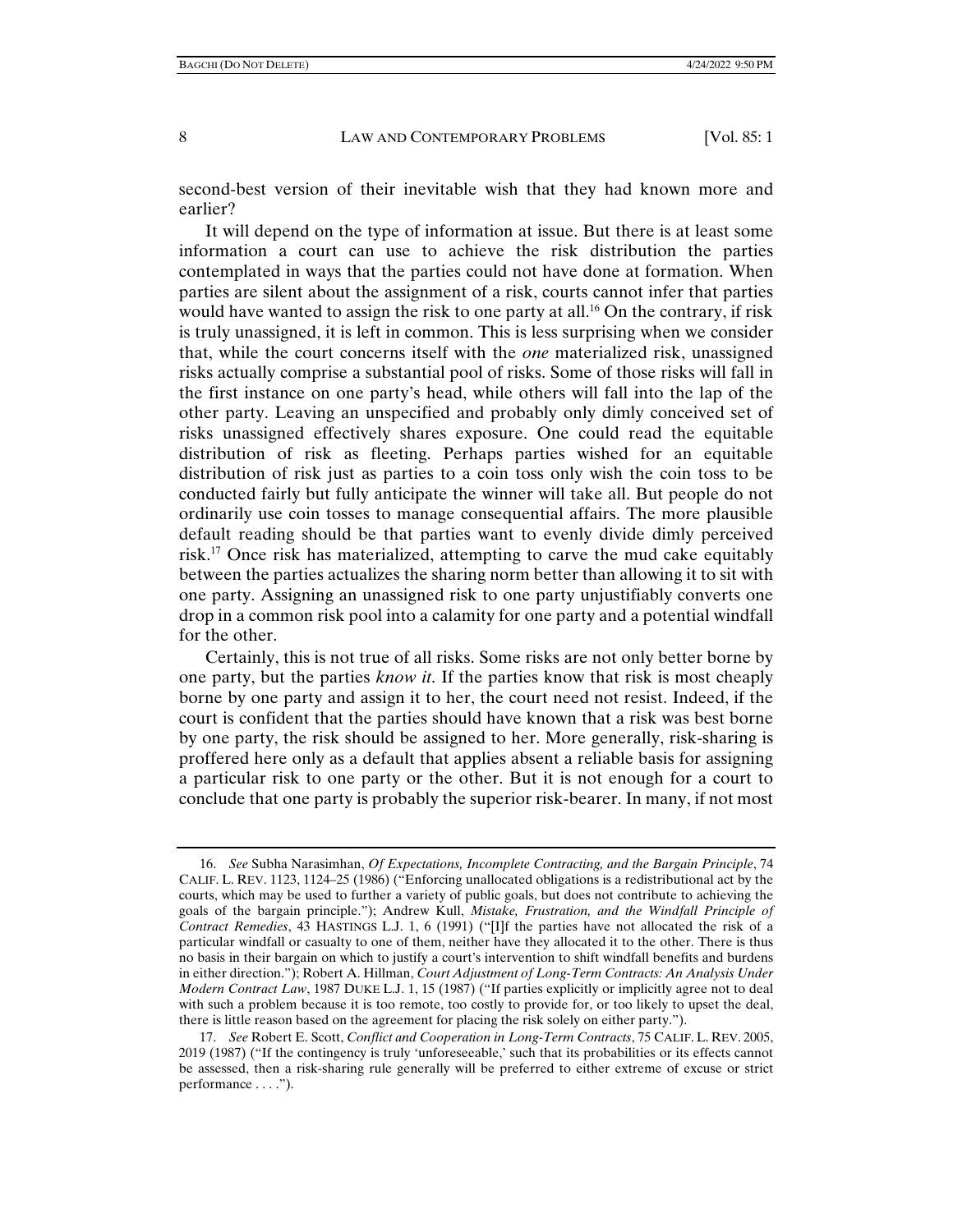cases, the various factors that speak to optimal risk allocation cut in different directions, and while there might be a truth of the matter, the parties were not in a position to know how best to manage certain risks. Even if courts were to muddle through the speculative and indeterminate exercise of identifying the optimal risk-bearer, a judge's conclusions about that narrow question can give her no confidence that the parties' allocation would not have been different had they assigned any or all of the myriad of other risks that the court does not have cause to assign retroactively.

Consider a three-year supply contract for 100 widgets per month at the price of \$100 per month. In mid-March 2020, the widget supplier is no longer able to operate its factory. But the Buyer uses widgets to produce outdoor furniture and, beginning in June 2020, experiences a surge in demand. Other buyers with which Seller is in contract, however, use its widgets for production that is likewise halted or delayed and no longer wish to buy from Seller. Those other buyers come to an amicable resolution with Seller to cancel their agreements. However, the Buyer in this contract wants its widgets more than ever. It would be prepared to pay a premium for widgets—either to seller or another supplier—but Seller is unable to secure a workforce in order to produce, and Buyer cannot secure supply from an alternative widget manufacturer at less than twice the contract price.

The contract between Seller and Buyer contains a generic force majeure clause that relieves seller of liability for any delay in delivery that is the result of a pandemic. Buyer argues, however, that there were only two nonfatal cases of COVID-19 in the region in which Seller's factory was located and that there was no government directive limiting the factory's operation until May 1. The May 1 government order that applied to Seller did not prohibit operation; it merely required that it operate at 25% capacity. Thus, Buyer argues that Seller should have met all delivery obligations until May 1 and should have delivered goods with some delay after that date and throughout the summer. The government directive limiting the factory's operation was lifted on August 30, so Buyer further argues that Seller should have resumed timely deliveries beginning in September. Finally, Buyer argues that the force majeure clause only excuses Seller for late delivery. Buyer claims Seller is liable for normal damages in the event of failure to deliver altogether, and that delay beyond a reasonable period qualifies as breach.

Seller argues that most of its employees were unwilling to report to work, and it therefore had to operate below 25% capacity from March 2020 to date. Seller argues it was in any event within its rights to adjust its operation as it saw fit on health grounds. After all, Seller points out, there were thousands of cases of COVID-19 in the state and the nation was clearly in a state of emergency, irrespective of local public health conditions. Moreover, Seller argues that if it met the requirements of the force majeure clause at any point, the contract was cancelled at that time and it has no duty to resume deliveries at a later point without negotiation of a new contract.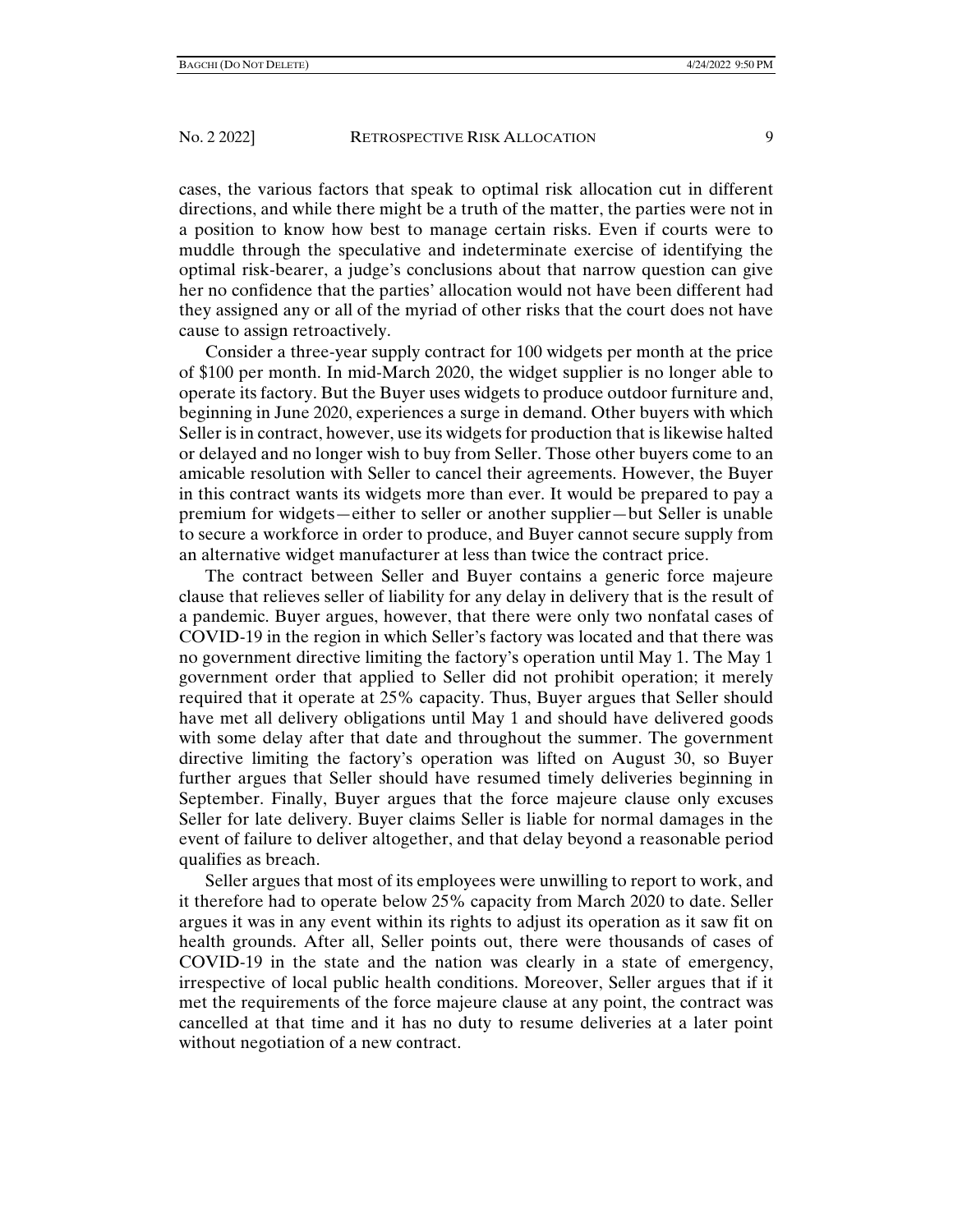Let us assume that direct communications between Seller and Buyer do not shed light on how they would have answered the question of whether and when Seller was excused from delivery, and whether Seller remains under any ongoing duty to Buyer to supply widgets. What kinds of questions might a court ask to decide whether Seller was excused from supplying to Buyer and for how long? As the literature on impracticability advises, the question of foreseeability, which is sometimes thought to anchor the inquiry, does not get us far. It is clear that there is some sense in which the parties understood that a pandemic was possible, inasmuch as they processed the standard language that they employed in their force majeure clause. It is also likely that the parties did not foresee how the pandemic would affect each of them, i.e., that it would result in a surge in Buyer's demand and a sharp decline in Seller's supply.

A court might then turn to the question of which party was in a better position to bear the risk. It does not appear on the stipulated facts that either party was in a position to prevent or mitigate the disruptions resulting from the pandemic there was no reason to think that Seller should have, for example, automated production to a higher degree, or that Buyer should have vertically integrated to ensure its own widget supply. These precautions have many implications separate from their effect on COVID-19-related risks; those other effects overwhelm COVID-19-related considerations. Assuming they are the best available precautions, they are too far-fetched for the court to set out to motivate them by way of ex post contract interpretation.

Without reliable information about the potential effects of a pandemic, it is also unlikely that either party could efficiently insure against its prospective harms to their business. At least, there is no reason to think one party can insure better than the other. There is, in fact, probably not much party conduct either at the time of contract or over the course of performance that warrants a judicial incentive or disincentive. The relevant conduct that the court might shape is actually ex post conduct, that is, conduct after the pandemic has struck.

In particular, courts might consciously facilitate renegotiation. Renegotiation can harness parties' knowledge of possibilities going forward and their respective valuations of those possibilities. Renegotiation *also* allows a more equitable assignment of losses than the binary choice of finding excuse or no excuse. In reality, the finding of excuse or no excuse is not wholly binary because the court could find that Seller is liable for some but not all the damages that Buyer seeks.<sup>18</sup> Such a finding would be arbitrary, though, if motivated solely by a desire to force the parties to share losses. Under prevailing doctrine, the court's allocation should be grounded in some analysis of how the parties would have wanted the losses to be distributed ex ante if they had anticipated the events that transpired

 <sup>18.</sup> *See, e.g*., In re Hitz Rest. Grp., 616 B.R. 374, 378–79 (Bankr. N.D. Ill. 2020) (pro-rating rent to reflect that the restaurant was not permitted to offer dining services but could still operate delivery and take-out); *see also* Trakman, *supra* note 7, at 484 ("Questions concerning the permissible extent of relief should therefore be resolved by deciding the proportions in which each party should assume responsibility for the ultimate loss.").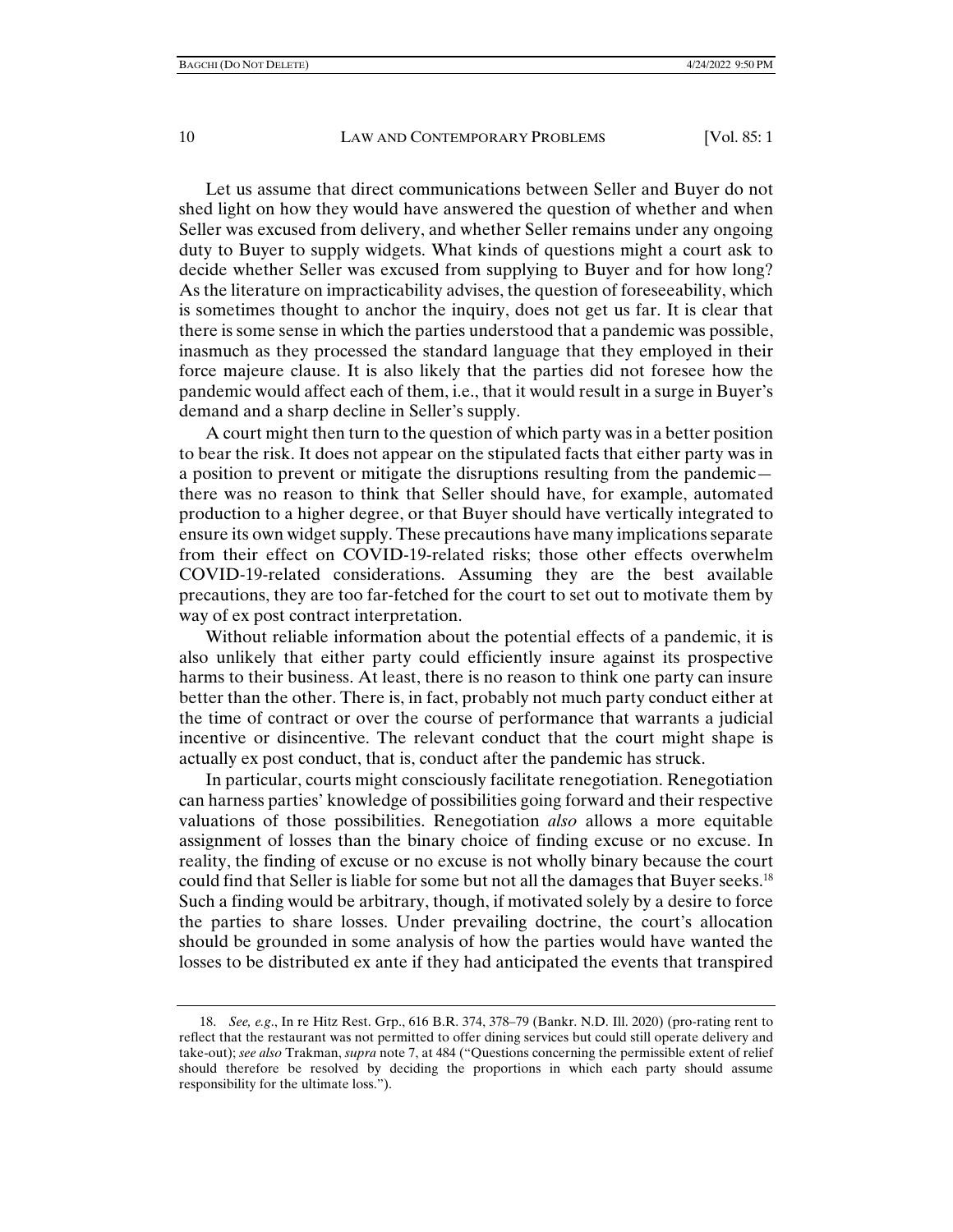down the road. A court that concludes that the parties implicitly intended a risk to be shared must apply the impracticability doctrine; read a force majeure clause in novel fashion to avoid directing all the losses to one party; or otherwise offer temporary relief in the form of a stay.

A court can more nimbly achieve risk-sharing by encouraging renegotiation. While the behind-the-scenes details of ongoing pandemic litigation are difficult to uncover systematically, the slow speed and unpredictable quality of court adjudication of pandemic-related disputes might actually achieve that result. Courts could more directly encourage negotiated risk-sharing by making clear that they will consider the same array of ex post facts that parties bring to renegotiation, including, for example, the magnitude of losses or profits incurred by each party, even when those do not plausibly explain the meaning of any contract term.

Again, reconstruction inevitably involves taking into account some facts of which the parties were unaware at the time of contract. After all, no one proposes that courts attempt to reconstruct a complete bargain including merely the risk allocation at issue. That is, theoretically, the court could attempt to make a more complete bargain for parties assigning *all* kinds of risks the parties failed to assign, including ones never materialized. Of course, in practice, the court only answers the question it must answer; it only attends to risks that, with the benefit of hindsight, it knows to have materialized.

We should worry that assigning only this particular risk skews the allocation. After all, it might be that the most efficient allocation assigns one set of risks to the buyer and another to the seller not because either is the superior risk-bearer for her assigned risks but because the parties are comparably situated to manage those risks, and splitting them down the middle is the cheapest from a drafting perspective. (Consider, for example, language that allows either party to seek a 7-day extension.) It is unlikely that parties would be so symmetrically situated vis-à-vis a range of risks. But it is entirely likely that neither parties nor courts would have information sufficient to know which party is the superior risk bearer and how much each should be willing to pay to avoid various risks. The apparently arbitrary but at least even-handed manner of handling prospective risk through default sharing is not implausible once overarching epistemic constraints are taken into account. Equal division of risks per se is not a method open to the court, however, because it has no occasion to assign a large set of prospective risks. The court cannot divide up the risks after the fact as if it were attempting to complete the contract instead of filling a particular gap. Instead, the court is forced to undertake the speculative exercise of identifying the superior risk bearer with respect to the one materialized risk, an exercise the parties declined to undertake even if they contemplated and sought to manage a given set of risks.

Turning back to the hypothetical, the court is in the unenviable position of assigning the risk if a national public health emergency impairs Seller's supply while Buyer faces increased demand and is not prepared to release Seller—an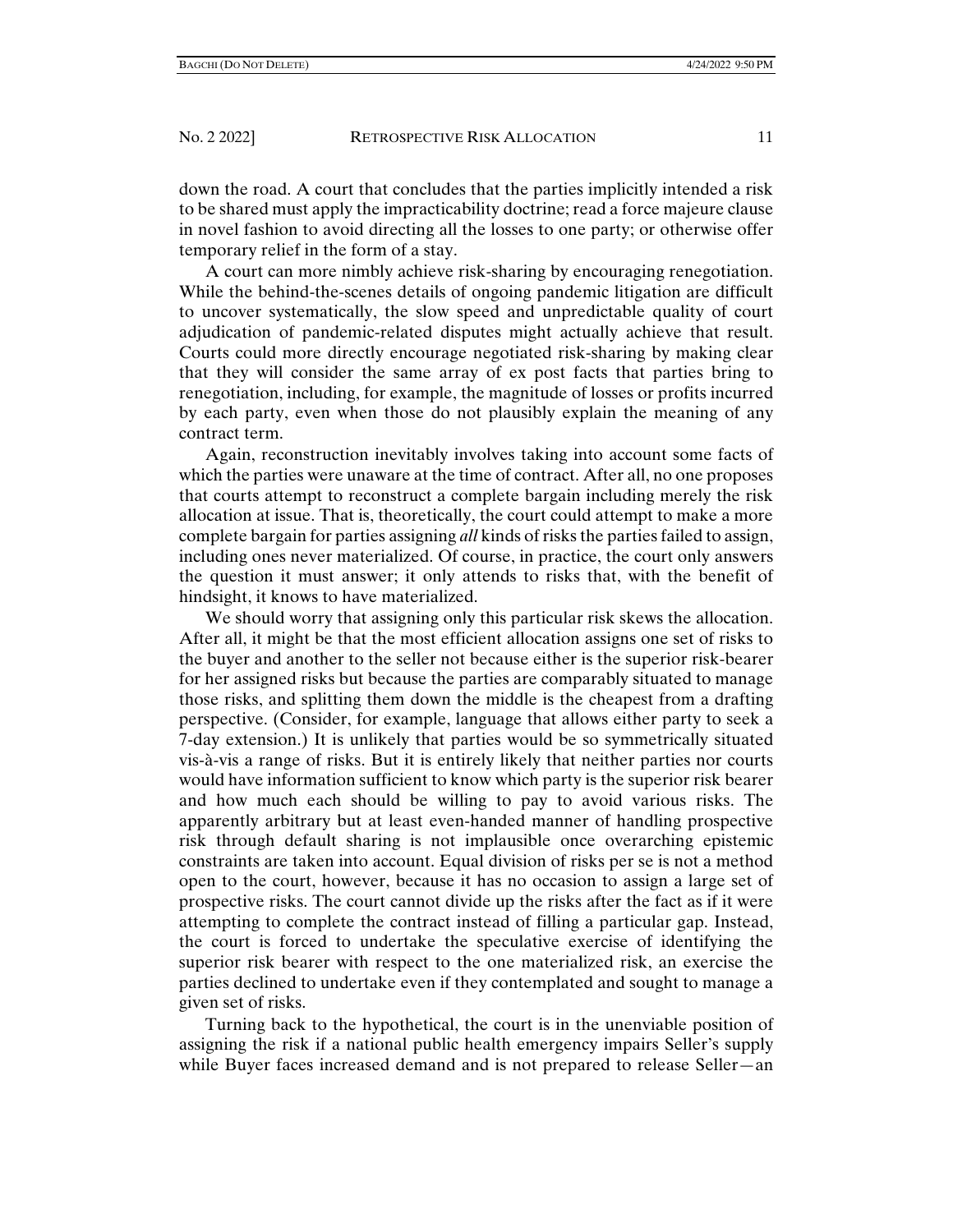exercise I have suggested is necessary only because it operates ex post. In July 2021, should the court consider that the pandemic has lasted fifteen months and may continue in some form? Should the court consider that vaccines became widely available in spring 2021 and federal agencies issued guidance permitting employers like Seller to require vaccination among their employees? Should the court factor in that other domestic sellers began manufacturing widgets at prepandemic rates by November 2021 or that international shipments of widgets remain heavily delayed?

Yes—the answers to all these questions inform the reasonable resolution of the dispute between Buyer and Seller. Using those facts allows hindsight learning; it does not introduce hindsight bias. Those facts inform, for example, the magnitude of the risk to Seller of being held to the terms of the original contract, and the risk to Buyer of Seller walking away from the contract. They inform the alternatives available to Buyer. A court might be more likely to release Seller from the agreement in light of the duration of the pandemic or Buyer's access to new supplies over time. Or a court might be less likely to release Seller from the agreement since other suppliers have managed to resume operations, perhaps by requiring vaccination of their employees. Because none of these facts were available to parties at the time of contract, it is almost inconceivable that parties would plan at such a granular level. The parties did not contemplate one way or the other how these details would inform their respective rights under the agreement. The court can benefit the parties by striking a more nuanced balance than the parties plausibly could have struck ex ante.

# B. Encouraging Renegotiation

One might argue instead that the best way to take advantage of the new information available is for the parties themselves to arrive at a negotiated solution. That is true. As suggested above, the courts might make successful renegotiation more likely if their decision criteria better track the driving considerations in such negotiations. The prospects of successful renegotiation are enhanced when parties can expect courts to impose risk-sharing because it narrows the bargaining range that the parties must ultimately close.

Courts could go further and impose a duty to bargain in good faith.<sup>19</sup> This would be a startling departure from existing doctrine, not only in the context of impracticability, but also in contract law more broadly. There is a delimited set of contexts in which private parties are subject to a duty to negotiate in good faith, such as in the context of collective bargaining, bankruptcy, and connections between telecommunication systems. In ordinary contracts, the duty is recognized only when the parties assumed it themselves through contract. Should courts operationalize risk-sharing by reading ambiguous contract conditions as giving rise to a duty to negotiate resolution in good faith? The implication would be that parties intended to assume a duty to renegotiate in the event of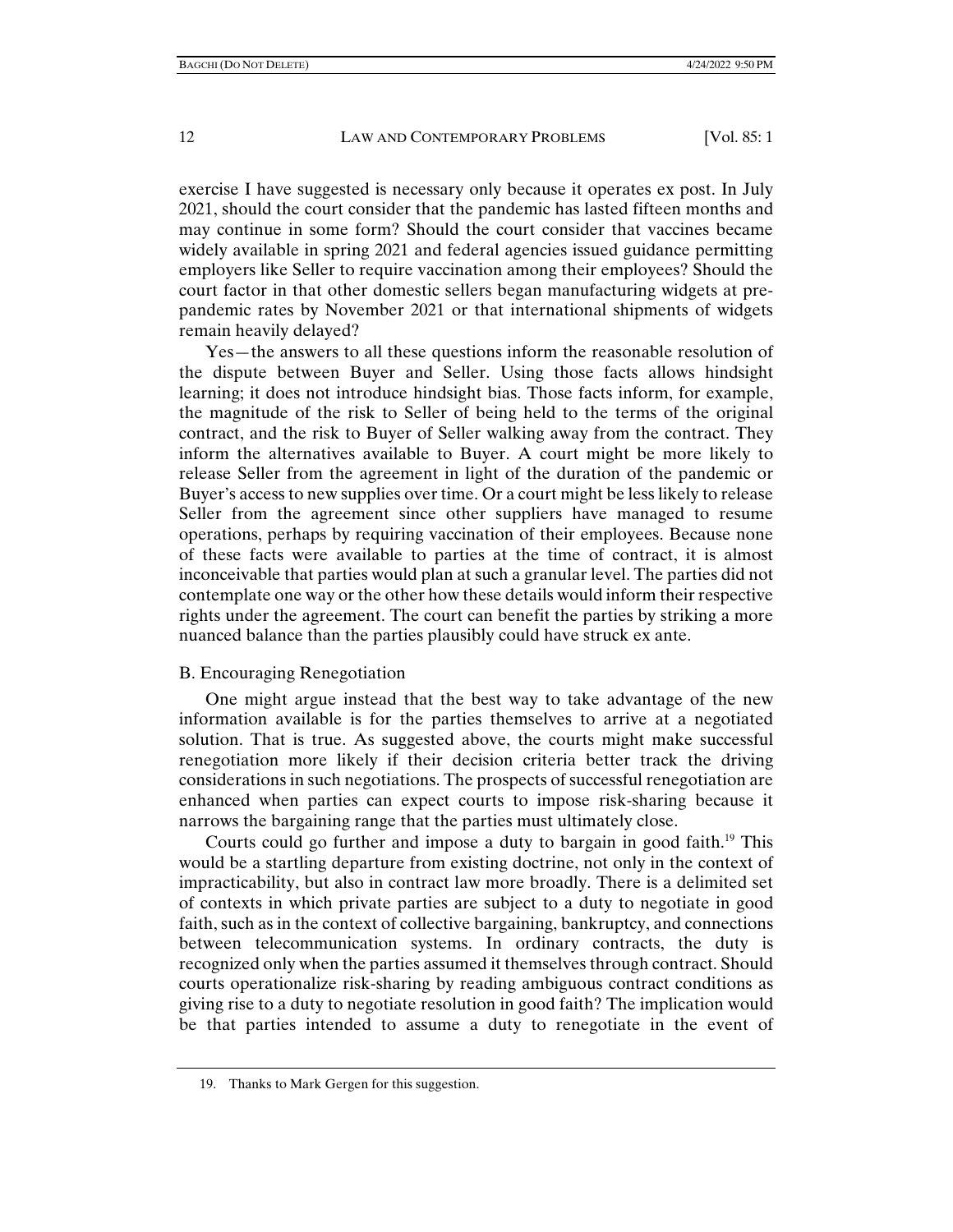unforeseen contingencies.

While there is much to like about such a proposal, the costs of imposing a duty to negotiate in good faith in exigent circumstances probably exceed the expected gains. While private renegotiation is often desirable, courts are often tasked with assigning the risk ex post precisely because the transactions costs of negotiating a resolution are sometimes very high. Parties are not only locked in bilateral monopoly with respect to the renegotiation, but they may face a substantial bargaining range due to the magnitude of the shock, even while the bargaining parameters remain hazy because the shock is ongoing and unprecedented. Should the court require the parties to negotiate in good faith, they would force those transactions costs onto parties without ensuring any payoff by way of a superior resolution; after all, bargaining regularly fails even when subject to a duty to bargain in good faith. If the parties are poised for successful negotiation, they are already well-motivated to succeed in light of litigation costs, including error costs. The court might attempt to minimize bargaining costs altogether by imposing a clear and predictable decision rule that clearly favors one party over the other. But such a resolution encourages negotiation without risk-sharing. When there is no superior risk bearer whose conduct should be adjusted ex ante, risk-sharing is not only desirable,<sup>20</sup> but is *in the spirit of the actual agreement that left risks unassigned*. Only a decision rule that the parties anticipate will carve up the risks among the parties encourages the parties to undertake such carving by their own hands, by way of a negotiated settlement, without forcing the costs of negotiation even where it is likely to fail.

Again, if parties could have identified all the risks they faced ex ante with specificity, they might have shared risk by dividing risks between the parties. In many cases, this is just what they do. For some well-understood or sufficiently probable risks, parties work out which party will bear losses, and courts should respect their allocation. Some other risks are so obviously properly assigned to one party that it is plausible the allocation was assumed in fact; in these cases, too, courts should abide by parties' expectations.21 But there are plenty of risks parties do not assign, and it is implausible to imagine that they did. Probably

 <sup>20.</sup> It might be that risk-sharing is a worthy principle independent of whether the parties appeared to have intended it. *See* Gergen, *supra* note 15, at 55 (articulating and defending principle of "loss alignment"). In this article, I defend a risk-sharing default as an interpretation of contractual silence, or the absence of a clear allocation of a given risk to one party rather than the other. Moderating the losses associated with one materialized risk is the ex post counterpart to ex ante silence about a set of risks.

 <sup>21.</sup> My argument is that equitable risk-sharing in hindsight looks different from and properly takes a different form than the risk-sharing implied by contractual silence. It suggests that courts should realize risk-sharing through a resolution that divides losses between the parties through entitlements which can be adjusted through negotiation. Robert Hillman argues that parties are subject to an affirmative duty to adjust to unexpected contingencies. His position is conceptually and functionally distinct. *See* Hillman, *supra* note 16, at 17 ("In a gap situation, where the parties' agreement does not justify a refusal to adjust and where both parties have strong contradictory interests, it would be better to recognize a duty to adjust and enforce the duty through appropriate remedies."). I do not argue that there is a duty to adjust, only that as a matter of reconstruction, a pool of unidentified and unassigned risks properly translates into sharing one fully realized risk from within that set, with the benefit of hindsight.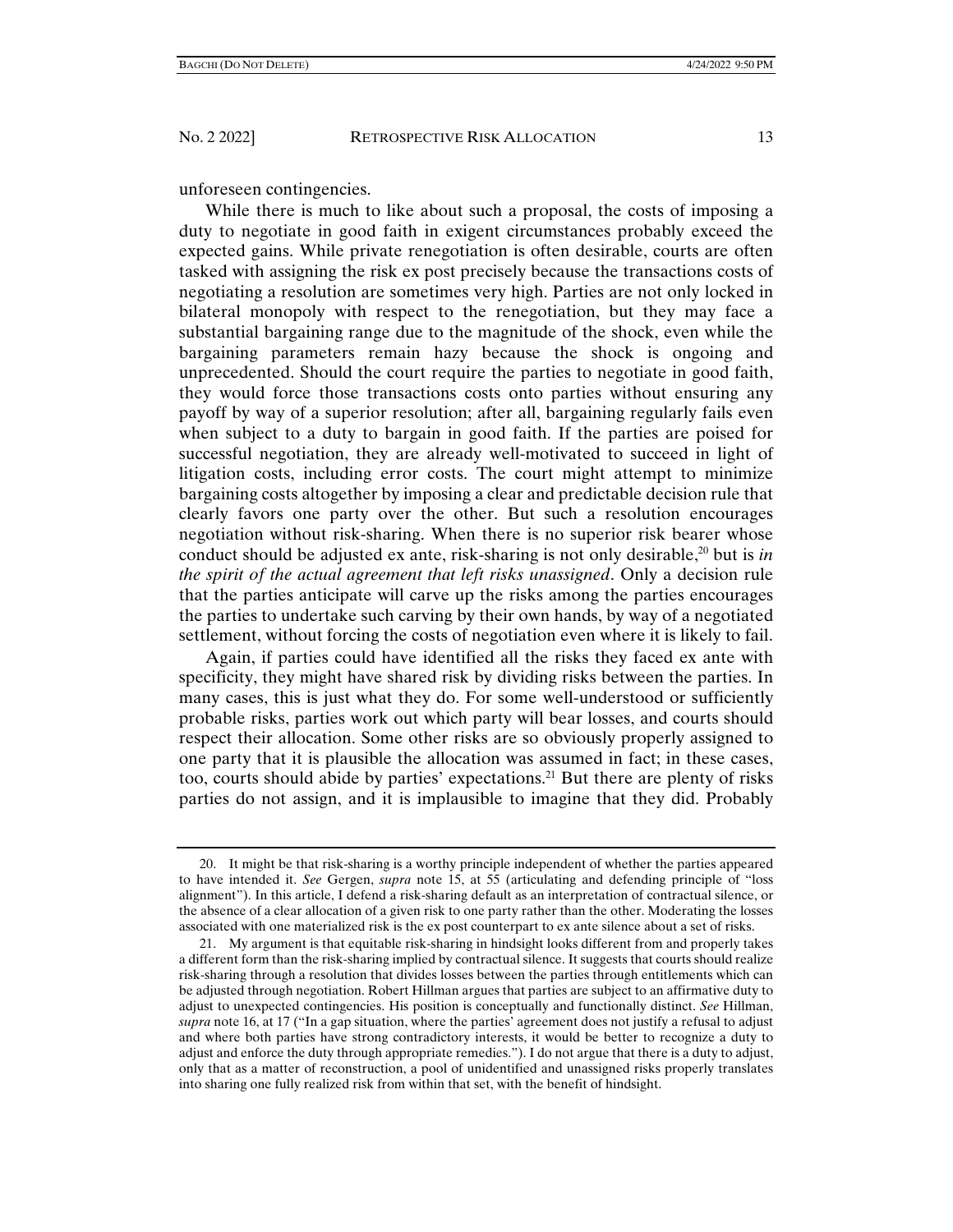because they cannot identify such risks or do not find it worthwhile to try, parties leave a set of unspecified risks in a common pool, a kind of space in limbo. By the time one of those risks materializes and the obligations of the parties must be settled by a court, risk sharing can no longer take that form of pooling. To achieve the risk sharing implied by parties through their silence, courts should divide the losses associated with the one realized contingency between the parties.

In the hypothetical above, the court might excuse Seller entirely through November 2021 and then hold Seller accountable for all damages accrued after. Alternatively, the court could plausibly excuse Seller for delays through November 2021 but still hold Seller responsible for ultimately delivering widgets due before that date. But the court might further hold that the contract was constructively cancelled when delayed deliveries accumulated up to that point, so Seller has no obligations for orders that would have been delivered past November 2021. The contract and its force majeure clause are reasonably susceptible to either of these readings. Either of these readings avoids placing pandemic losses entirely at the foot of one party, a result that there is no indication that the parties intended.<sup>22</sup> If either Buyer or Seller command the bargaining power to transfer risk entirely onto the other, they can draft a force majeure clause achieving that result. But courts should not impose this asymmetrical result based on a dubious and speculative superior risk bearer analysis when, on its face, the contract does not direct or even anticipate such an imbalanced result.

The choice the court makes among reasonable interpretations is properly informed by what transpired after the contract was formed. The court effectively uses knowledge gained by hindsight to achieve the equitable division for which contractual silence plausibly aimed. Risks that neither party is uniquely positioned to control or insure are effectively shared by contractual silence; both parties are subject to a range of risks. While parties indicate sharing by leaving both parties equally vulnerable to the unknown, risk sharing after the fact is achieved not by dividing the pool of risks, but by dividing the fallout of a single risk. Courts can assist parties by dividing the fallout. Doing so effectively sets the parties up to adjust the division as they see fit to reflect their superior information about how they price the entitlements and obligations they are assigned by the court. Going forward, parties averse to the risk-sharing default can choose to direct courts differently, either by assigning a larger range of risks expressly or drafting force majeure clauses that are categorical in the excuse they offer or withhold.

 <sup>22.</sup> David Hoffman and Cathy Hwang observe that courts seem to want to avoid placing the burden of COVID-19 on the "weaker party." David. A. Hoffman & Cathy Hwang, *The Social Cost of Contract*, 121 COLUM. L. REV. 979, 1004 (2021). While the examples they consider are not commercial contracts, their observations can also be explained by a reluctance to place all losses on one party who might appear weaker in some cases because they appear more vulnerable to pandemic-related losses.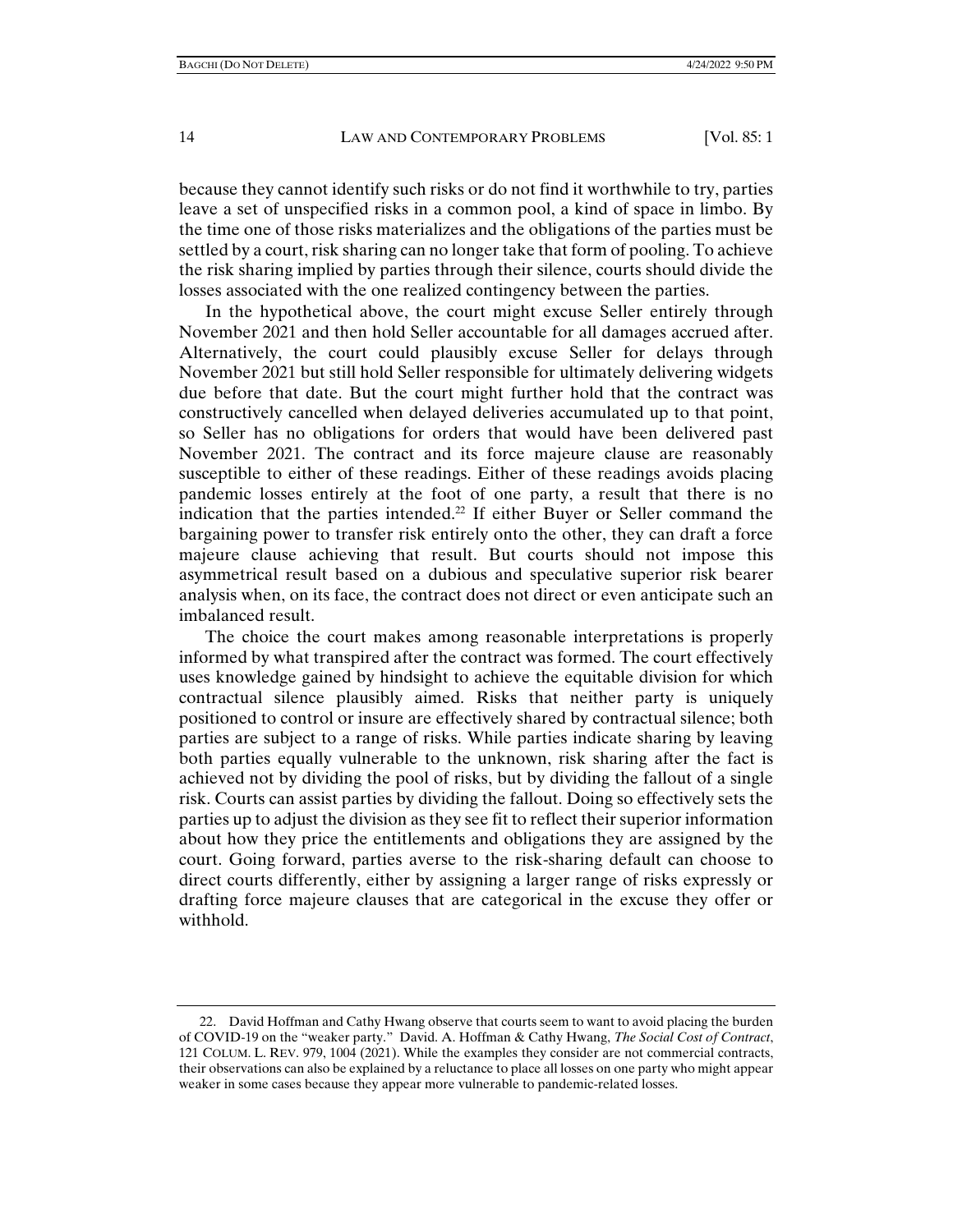#### IV

# NEW POLICY NORMS

Pandemics result in learning not only by contracting parties and courts but also by policymakers. The COVID-19 pandemic resulted in legislative and administrative agency activity at all levels of government. The federal government invested in vaccines and pumped money into the economy through small business loans and extended unemployment. The Center for Disease Control and Prevention (CDC) issued guidance as to what activity was considered safe, including how businesses should conduct themselves to maintain safe work environments. State and local governments issued their own rules and guidance, sometimes at odds with the federal rules and guidance.

Should courts consider the public policy pursued by various regulators during an unforeseen contingency like the pandemic? Even if no local ordinance prohibits the operation of Seller in the above example, it would be hard for a court to ignore guidance from the CDC discouraging businesses from operating if they are unable to comply with certain social distancing requirements. Similarly, even if no federal law dictates courts to distort contracts in order to keep small businesses afloat, a court might be loath to exacerbate economic crisis by throwing Seller into bankruptcy in favor of a thriving business like the Buyer who appears to be enjoying a windfall in connection with a national calamity. Arguably, public policy in favor of temporary business closings and exceptional economic policies favoring business survival represent new learning, too. Courts would be stubborn to eschew such learning and proceed as if they were not acting against the backdrop of those policies.<sup>23</sup>

As I have argued elsewhere, it is incumbent on courts to consider the public policy norms that were the backdrop against which a contract was formed.<sup>24</sup> Parties are obligated to comply with background law, and courts should presume they intended to do so; their agreements should be read to render them compliant, where terms are ambiguous. Where public policy norms apply somewhat obliquely, courts might need to extrapolate from norms that were not designed to address the crisis at hand. For example, if there is a United States Equal Employment Opportunity Commission (EEOC) guidance that prohibits termination of employees who have legitimate grounds for fearing that reporting to work will endanger their lives, or National Labor Relations Board (NLRB) caselaw indicating that employers are entitled to suspend employment, overriding collective bargaining procedures on public health grounds, then those pre-existing norms should be extended to bear on the circumstances of COVID-19. Policymakers who announced those norms could not have anticipated

 <sup>23.</sup> *See* Dixon v. Wells Fargo Bank, N.A., 798 F. Supp. 2d 336, 349 (D. Mass. 2011) (noting the importance of considering the national foreclosure crisis when deciding whether Wells Fargo was estopped from foreclosing based on default it had induced).

 <sup>24.</sup> *See* Aditi Bagchi, *Other People's Contracts*, 32 YALE J. ON REG. 211, 255 (2015) ("[C]ontract law, in keeping with its position within private law, should limit not just the harms imposed by contracting parties on each other but also the harms jointly imposed by contracting parties on third party losers.").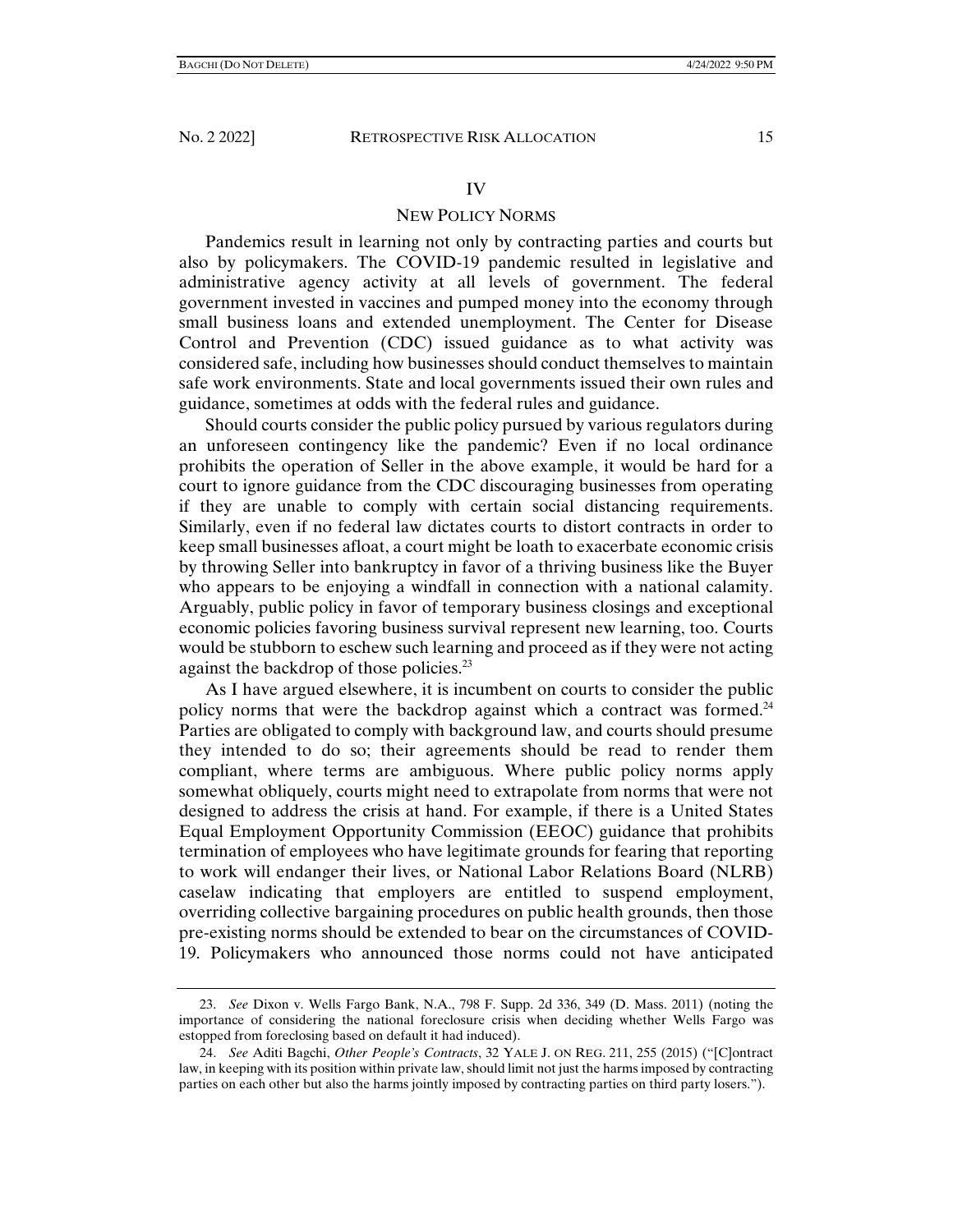COVID-19 any more than contracting parties could have. Legislative and administrative bodies cannot costlessly update their policies in response to the pandemic any more than contracting parties can swiftly renegotiate their agreements. Courts play an important role in attempting to faithfully apply democratically adopted policies. Legislatures and administrative agencies can issue new policies in due course, perhaps even reacting to judicial activity. But until there is reason to believe the legislature has rejected a natural application of an existing legal norm, courts should read contracts as bounded by and consistent with public policy on the books.

The same logic does not extend to policy issued once the pandemic has begun. Unless the court addresses a fact pattern that is so unique it was outside the contemplation of regulators—and in the rapidly evolving context of a national emergency, such facts may indeed arise—courts have to assume that policymakers chose to draw boundaries around their policies as they did. If they wished to prohibit employers from operating during COVID-19, there were multiple levels of government empowered to do it. In our running example, policymakers have discouraged employers from bringing employees back into workplaces *and policymakers have declined to prohibit their return*. Whether the balance they struck was optimal, and regardless of whether any given judge might endorse it, the boundaries authorizing policymakers' choice to draw around new legal norms are no less binding on courts than the affirmative elements of those new norms. It would be improper, on these facts, for courts to excuse a seller from performance in order to discourage return to work. It is not for the courts to extend public policy in the name of COVID-19 when the policy was itself adopted in response to COVID-19.

Why treat the new policy norm more narrowly than ones adopted before the pandemic? The new policy already reflects learning based on the facts of the pandemic. Any additional policy norms articulated by the court are likely to reflect new judgments—or distinct preferences—rather than new facts of which the court plausibly concludes that the legislative and executive branches were unaware. Even if individual judges are suspicious of the political economy behind the particular contours of pandemic policy, it is judicial overreach to attempt to correct for the deficits of the legislative process by imposing policies previously rejected by the government bodies authorized to enact then. A court that considers new facts parties did not have access to at the time of contract, under certain circumstances, can be characterized as updating obligations based on hindsight learning. A court imposing policy preferences beyond those apparent in recent legislation acts instead on disagreement.

Applying legal norms on the books at the time of contract more expansively than contemporaneous responses to public policy has the sanguine effect of enforcing contracts in a manner consistent with party expectations. Legislation and regulations passed to mitigate the fallout from the pandemic have the advantage of responding directly to the crisis at hand. But parties likely would have behaved differently if they anticipated not only the pandemic but the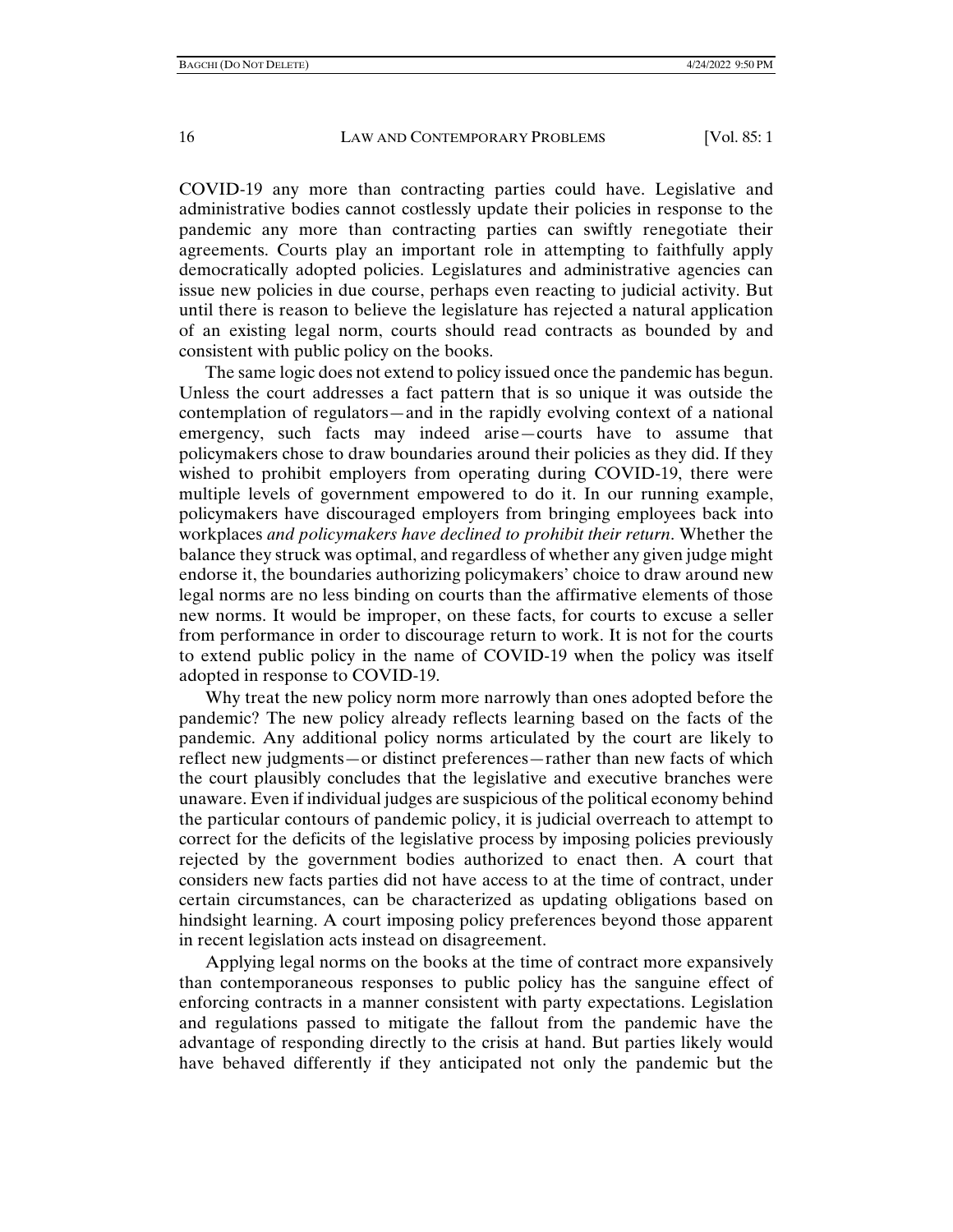governmental response to it. Infusing ex post policy into the contract will often be incongruous with the animating purposes of a contract. We cannot reasonably presume that contracts were written in their light, in the way that we should assume contracts are written to be consistent with background public policy in place at the time those contracts were entered. When new legal norms act on existing agreements, they act truly from without. Unlike background legal norms, these supervening legal norms either displace contractual terms or leave them intact.

### V

# CONCLUSION

It is common to worry that courts interpret with hindsight bias. But it is also common to celebrate learning, much of which also takes place with the benefit of hindsight. The concept of hindsight bias does not properly apply to the exercise of risk allocation that an unexpected contingency like the COVID-19 pandemic presents. While judges are often in the position of second-guessing litigants—as in asking whether their actions were reasonable—that is not at issue when deciding whether a party is excused from performing under an agreement. If there is no contractual clause on point, courts apply the nebulous impracticability doctrine. Asking whether performance was commercially impracticable could be an exercise in second-guessing the business decisions of the party seeking relief, but it should not be. It is rather the assignment of risk to one party or the other. When the parties have not made any allocation, there is often no good reason to assign risk to one party over the other. The equitable solution—dividing the burdens associated with the contingency between the parties—is best achieved through a judicial response that aims to achieve risk-sharing. If they can negotiate fruitfully, the parties may adjust to a more efficient sharing arrangement if there is one.

One might hope this exercise could be avoided in those cases where parties do attempt to allocate risk through something like a force majeure clause. But those are often ambiguous too. The ambiguity could be read to reflect the limits of language or parties' inability to properly conceive of just which questions a contingency will present. But ambiguity can also be read as silence; indeed, this is often the more plausible reading. Parties do not always work out precisely how they will proceed if something goes wrong. The clause is merely a broad stroke suggestion that the harshest consequences are not intended. Beyond that, it is again the work of the adjudicator to learn from details that emerge over time and to craft a moderate response. Ambiguity, on this view, is an invitation to such moderation. A court achieves moderation in results, again, through equitable risk-sharing. If the parties shared risks by leaving each vulnerable to a range of risks, the courts realize that broadly painted mandate for equity by directing each party to carry some of the burdens associated with a contingency for which neither was responsible.

If this approach is partial to learning, it nevertheless does not indiscriminately